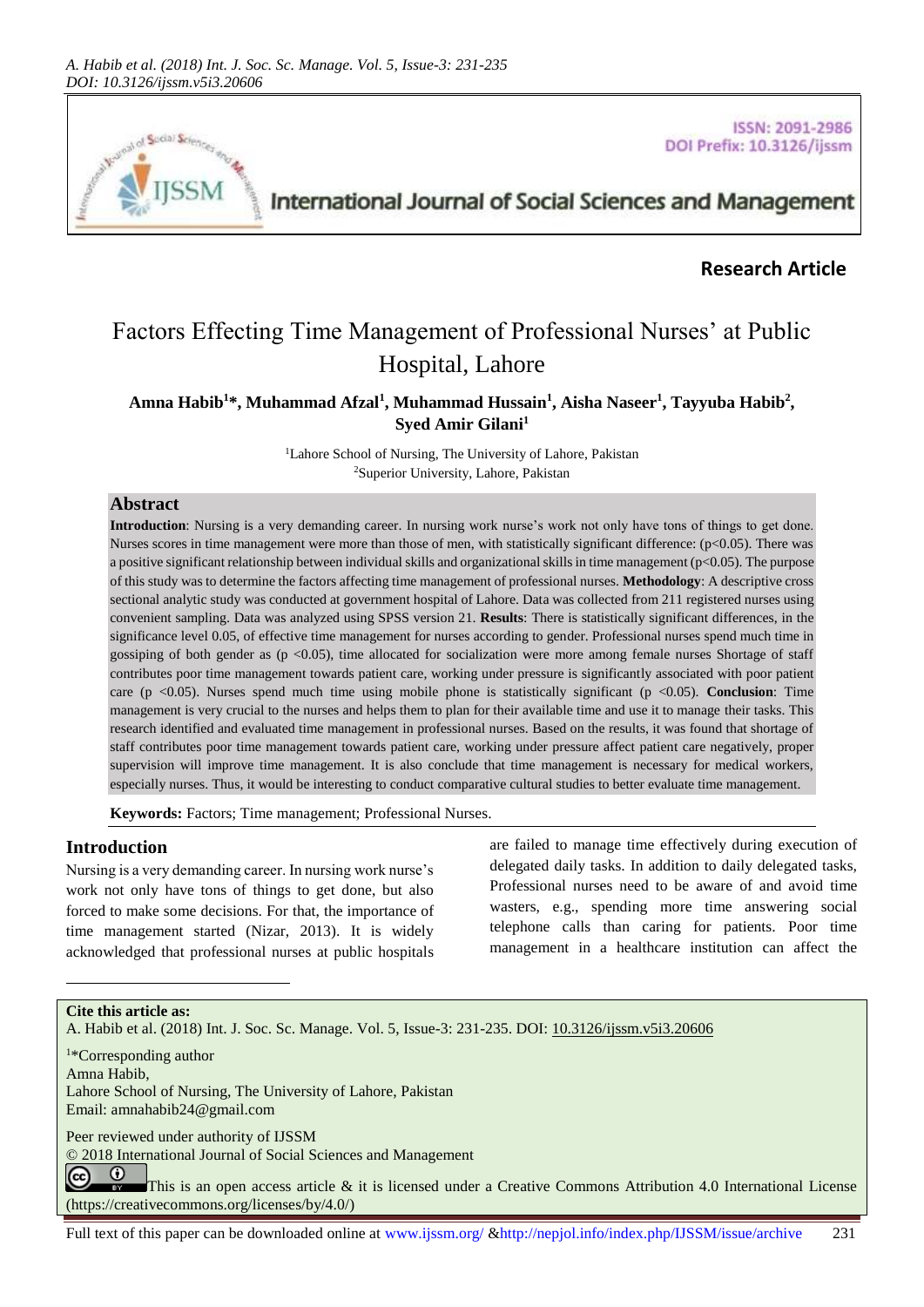institutions' operational budget if patient stay in the hospital is prolonged (Mamabolo, 2011).

Time has a great importance for human life. "Time management" is the practice of organizing and planning how to divide your time between specific activities (White *et al*., 2017). Time management allows the nurse to prioritize care, decide on outcomes, and perform the most important interventions first (Sullivan and Garland, 2010). Prioritizing skills are the ability to see what tasks are more important at each moment and give those tasks more of attention, energy, and time (Green and Skinner, 2005).

Time management obstacles for nurses are interruptions appreciate unscheduled guests, phone calls, or cries attending at unnecessary meetings; different activities failure to delegate routine task; and lack of a daily or weekly set up. Drop-in guests, awaiting others, inability to say no are different sources of wasted time (Sullivan and Garland, 2010). A report showed that among the scale of your time management behaviors, setting objectives and prioritization, and mechanics of your time management dimensions obtained the very best and lowest frequency, respectively (Ziapour *et al*., 2015). A study conducted in 2014 at Herban hospital, revealed that Time management ability among nurses was high with rate 69.5% and there have been two major factors moving to time management for nurses together with personal obstacles with a rate under five hundredth, and administrative and structure obstacles with a rate of 69.3% (Qteat and Sayej, 2014). A study conducted by Ghosh showed there is significant relationship with time management and employee mental health (Ghosh et al., 2011). Professional nurses pay longer respondent to phone calls and this observe wastes tons of your time that would preferably be used to render patient care. phone calls throughout working hours disrupt nurses' plans and reduce their expected work performance (Mamabolo, 2011). The aim of this study was to determine the factors that influence professional nurses' time management at government Hospital, Lahore.

## **Methodology**

A quantitative descriptive analytic, cross sectional study carried out at government hospital, Lahore. Data was collected from 211 registered male and female nurses through convenient sampling. Written consent was taken from each participants. A well adopted questionnaire used with closed ended question with 5 point strongly agree, agree, not sure, disagree and strongly disagree. Data analyzed using SPSS version 21.

## **Results**

The study participants were; 10.5% males and 89.5% female. 78.5% participants were in 21-30 years of age group, 19.1% were in 31-40 years of age and 2.4 were from 41-50 years of age group. Regarding their work experience; more than 79.4% were educated at a diploma in nursing, 16.7% were with specialization 3.8% with Bachelor of Science in nursing. 0.5% participants were with more than 16 years of work experience. There were 22.0% have a work experience of more than 10 years, 49% work experience ranged from 6 to 10 years, 54.1% worked for less than 5 years. It was noted that most of nurses were young with 78.5% with an age less than 30 years, followed by 19.1% with an age ranged 31 to 40 years and 2.4% were for 40 years and older group (Table 1).

**Table 1:** Frequency of socio-demographic

|                                      | <b>Frequency</b> | Percentage |  |  |  |  |  |  |  |
|--------------------------------------|------------------|------------|--|--|--|--|--|--|--|
| <b>Gender of Participant</b>         |                  |            |  |  |  |  |  |  |  |
| Male                                 | 22               | 10.5       |  |  |  |  |  |  |  |
| Female                               | 187              | 89.5       |  |  |  |  |  |  |  |
| <b>Age Group of Participants</b>     |                  |            |  |  |  |  |  |  |  |
| 21-30 Years                          | 164              | 78.5       |  |  |  |  |  |  |  |
| 31-40 Year                           | 40               | 19.1       |  |  |  |  |  |  |  |
| 41-50 Years                          | 5                | 2.4        |  |  |  |  |  |  |  |
| <b>Qualification of Participants</b> |                  |            |  |  |  |  |  |  |  |
| Diploma                              | 166              | 79.4       |  |  |  |  |  |  |  |
| Specialization                       | 35               | 16.7       |  |  |  |  |  |  |  |
| Post RN/BSN                          | 8                | 3.8        |  |  |  |  |  |  |  |
| <b>Experience of Participants</b>    |                  |            |  |  |  |  |  |  |  |
| 0-5 Years                            | 113              | 54.1       |  |  |  |  |  |  |  |
| 6-10 Years                           | 49               | 23.4       |  |  |  |  |  |  |  |
| 11-15 Years                          | 46               | 22.0       |  |  |  |  |  |  |  |
| 16-20 Years                          | 1                | 0.5        |  |  |  |  |  |  |  |
|                                      |                  |            |  |  |  |  |  |  |  |

Table 2 shows the factors of Influence on nurses regarding time management. It is evident that 76 (36.4%) agree that professional nurses spend much time on gossiping, 77(36.8%) agree to allocated time for socialization, 117(56.0%) strongly agree that shortage of staff contributes towards poor time management, while 98(47%) strongly agree that working under pressure affects time management negatively. Similarly 73(34.9%) agree that while answering of telephone wastes time allocated for patient care, 97(46.4%) need in service training on time management, 93(44.5%), 118(36.5%) agree that promotion contributes towards quality patients care. Nurses agree that delegation is written according to personnel capabilities 107(51.2%), mentors needs to empower nursing staff also agreed by nurses 116(55.5%), nurses agreed that proper supervision will improve time management  $118(56.5%)$  while 104(49.8%) agreed that tasks are not completed and are carried over to next period.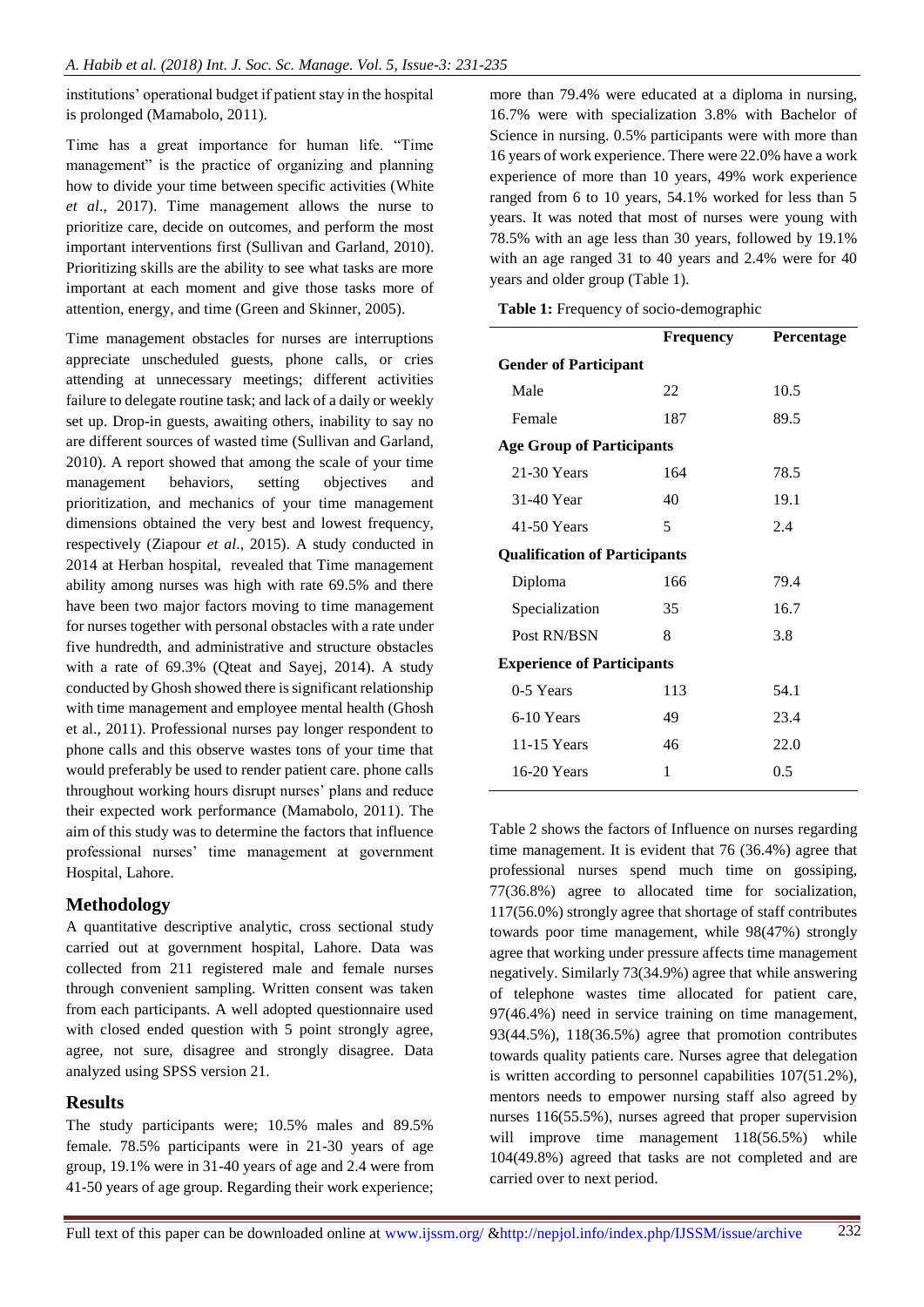| S.N.            | <b>Statement</b>                                             | <b>SA</b>       | A                | N               | D               | SD             | Mean | SD    |
|-----------------|--------------------------------------------------------------|-----------------|------------------|-----------------|-----------------|----------------|------|-------|
| -1              | Professional nurses spend much time gossiping                | 51              | 76               | 15              | 41              | 26             | 2.59 | 1.370 |
|                 |                                                              |                 | 36.4%            | 7.2%            | 19.6%           | 12.4%          |      |       |
| $\overline{2}$  | There is allocated time for socialization                    |                 | 77               | 37              | 15              | 22             | 2.88 | 1.202 |
|                 |                                                              |                 | 36.8%            | 17.7%           | 24.4%           | 10.5%          |      |       |
| 3               | Shortage of staff contributes towards poor time              | 117             | 61               | 17              | 14              | $\Omega$       | 1.66 | .891  |
|                 | management                                                   | 56%             | 29.2%            | 8.1%            | 6.7%            | $\Omega$       |      |       |
| $\overline{4}$  | Working under pressure affects time                          | 98              | 70               | 25              | 11              | 5              | 1.83 | .995  |
|                 | management negatively                                        | 46.9%           | 33.5%            | 12%             | 5.3%            | 2.4%           |      |       |
| 5               | Answering of telephone wastes time allocated                 | 70              | 73               | 15              | 46              | 5              | 2.25 | 1.203 |
|                 | for patient care                                             | 33.5%           | 34.9%            | 7.2%            | 22%             | 2.4%           |      |       |
| 6               | I need in-service training on time management                | 54              | 97               | 36              | 21              | $\mathbf{1}$   | 2.13 | .929  |
|                 |                                                              | 25.8%           | 46.4%            | 17.2%           | 10.0%           | 0.5%           |      |       |
| $\overline{7}$  | I am able to priorities tasks in case of                     | 93              | 70               | 23              | 23              | $\overline{0}$ | 1.89 | .993  |
|                 | emergencies                                                  | 44.5%           | 33.5%            | 11%             | 11%             | $\overline{0}$ |      |       |
| $8\,$           | Promotion contributes towards quality patient                | 62              | 118              | 9               | 16              | $\overline{4}$ | 1.96 | .906  |
|                 | care                                                         | 29.7%           | 56.5%            | 4.3%            | 7.7%            | 1.9%           |      |       |
| 9               | Delegation is written according to personnel                 | 64              | 107              | 17              | 15              | 6              | 2.00 | .968  |
|                 | capabilities                                                 | 30.6%           | 51.2%            | 8.1%            | 7.2%            | 2.9%           |      |       |
| 10              | More mentors are needed to empower nursing<br>staff          |                 | 116              | 11              | 14              | $\overline{0}$ | 1.86 | .794  |
|                 |                                                              |                 | 55.5%            | 5.3%            | 6.7%            | $\Omega$       |      |       |
| 11              | Proper supervision of nurses will improve time<br>management |                 | 118              | 16              | 2               | $\Omega$       | 1.75 | .634  |
|                 |                                                              |                 | 56.5%            | 7.7%            | 1.0%            | $\Omega$       |      |       |
| 12              | Tasks are not completed as expected and are                  | 48              | 104              | 36              | 16              | 5              | 2.17 | .949  |
|                 | carried over to next period                                  | 23%             | 49.8%            | 17.2%           | 7.7%            | 2.4%           |      |       |
| 13              | Delegation of duties to personnel according to               | 64              | 108              | 13              | 19              | 5              | 2.01 | .976  |
|                 | level of competence.                                         | 30.6%           | 51.7%            | 6.2%            | 9.1%            | 2.4%           |      |       |
| $\overline{14}$ | Able to manage stress.                                       | 47              | 127              | 16              | $\mathbf Q$     | 10             | 2.08 | .950  |
|                 |                                                              | 22.5%           | 60.8%            | 7.7%            | 4.3%            | 4.8%           |      |       |
| 15              | Shifting of responsibility to subordinates.                  | $\overline{55}$ | 102              | 34              | $\tau$          | 11             | 2.12 | 1.011 |
|                 |                                                              | 26.3%           | 48.8%            | 16.3%           | 3.3%            | 5.3%           |      |       |
| 16              | Work organization.                                           | 39              | 129              | 24              | 6               | 11             | 2.14 | .935  |
|                 |                                                              | 18.7%           | 61.7%            | 11.5%           | 2.9%            | 5.3%           |      |       |
| 17              | Able to handle emergencies into expected                     | 56              | $\overline{124}$ | 15              | $\overline{10}$ | $\overline{4}$ | 1.96 | .840  |
|                 | workflow.                                                    |                 | 59.3%            | 7.2%            | 4.8%            | 1.9%           |      |       |
| $\overline{18}$ | Able to implement time management guidelines.                | 63              | 89               | 25              | $\overline{32}$ | $\mathbf{0}$   | 2.12 | 1.011 |
|                 |                                                              | 30.1%           | 42.6%            | 12%             | 15.3%           | $\overline{0}$ |      |       |
| 19              | Able to avoid tasks that delay patient care.                 | $\overline{58}$ | 98               | 23              | $\overline{20}$ | 10             | 2.17 | 1.086 |
|                 |                                                              | 27.8%           | 46.9%            | 11%             | 9.6%            | 4.8%           |      |       |
| 20              | Able to utilize time productively or effectively             | $\overline{41}$ | 124              | $\overline{33}$ | 10              | $\mathbf{1}$   | 2.07 | .766  |
|                 |                                                              | 19.6%           | 59.3%            | 15.8%           | 4.8%            | 5%             |      |       |
| 21              | Able to train patient on self-care.                          | 62              | 85               | 30              | 22              | $10\,$         | 2.20 | 1.121 |

## **Table2:** Factors influencing nurses regarding time management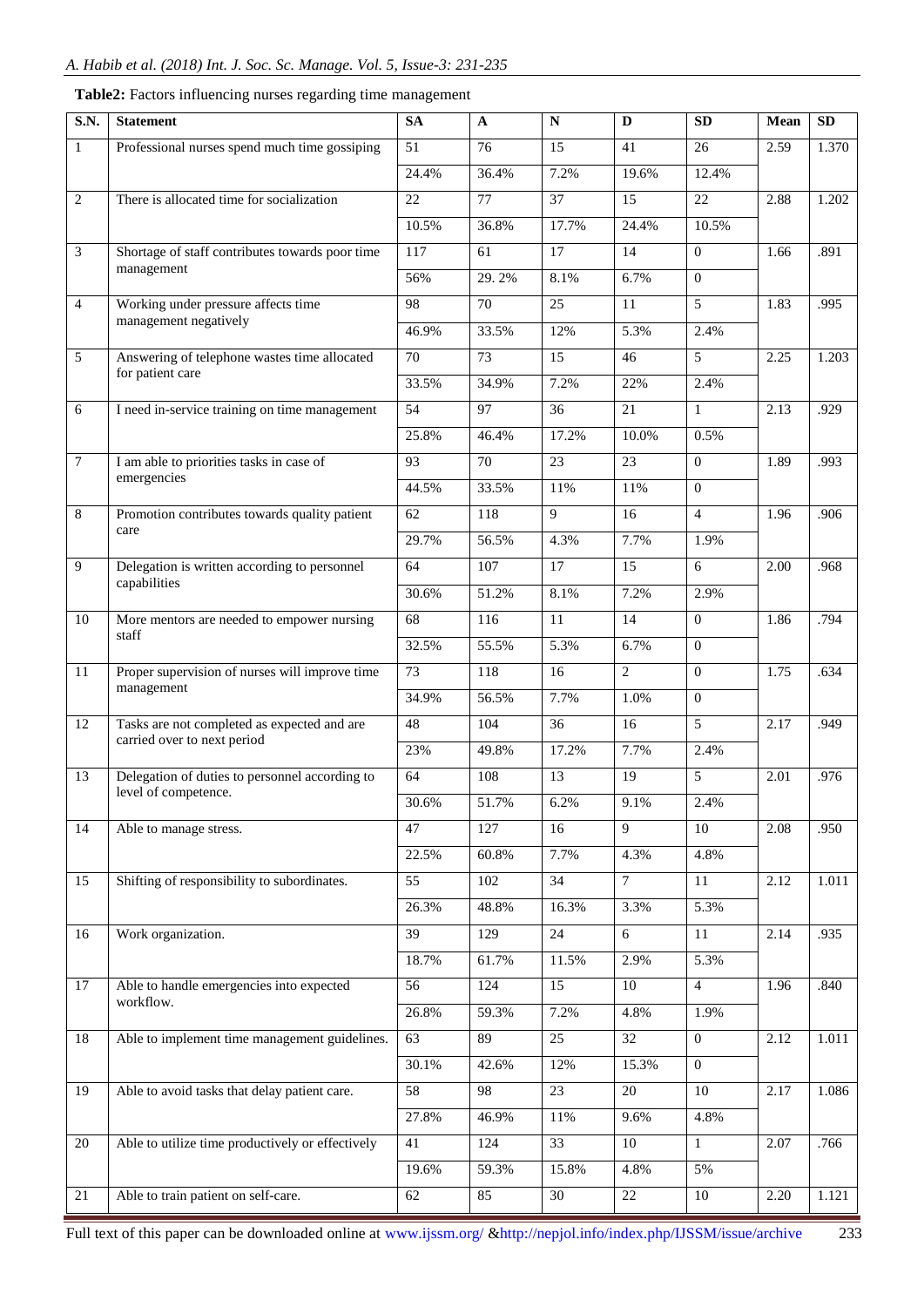| <b>S.N.</b> | <b>Statement</b>               | <b>SA</b> | A     | N     | D            | <b>SD</b>      | Mean | <b>SD</b> |
|-------------|--------------------------------|-----------|-------|-------|--------------|----------------|------|-----------|
|             |                                | 29.7%     | 40.7% | 14.4% | 10.5%        | 4.8%           |      |           |
| 22          | Able to delegate subordinates. | 59.4      | 98    | 29    | 15           | 8              | 2.11 | 1.022     |
|             |                                | 28.2%     | 46.9% | 13.9% | 7.2%         | 3.8%           |      |           |
| 23          | Planning for time management.  | 63        | 120   | 15    | $\mathbf{r}$ | $\overline{4}$ | 1.89 | .819      |
|             |                                | 30.1%     | 97%   | 7.2%  | 3.3%         | 1.9%           |      |           |
| 24          | Control of staff movements.    | 39        | 117   | 18    | 31           | $\overline{4}$ | 2.25 | .989      |
|             |                                | 18.7%     | 56%   | 8.6%  | 14.8%        | 1.9%           |      |           |

**Table2:** Factors influencing nurses regarding time management

#### **Table 3**: T test result

| <b>Gender</b> | N   | <b>Mean</b> | <b>Std. Deviation</b> | df  | т     | <b>Sig value</b> |
|---------------|-----|-------------|-----------------------|-----|-------|------------------|
| <b>Male</b>   | 22  | 22.23       | 6.969                 | 207 | 7.453 | 0.007            |
| Female        | 187 | 25.27       | 5.220                 |     |       |                  |

#### **Table 4**: ANOVA

| <b>Factor that Influence Professional Nurses</b> | <b>Sum of Square</b> | df  | <b>Mean Square</b> | $\mathbf{F}$ | <b>Sig</b> |
|--------------------------------------------------|----------------------|-----|--------------------|--------------|------------|
| <b>Between Groups</b>                            | 93.487               | 25  | 0.145              | 0.737        | 0.043      |
| <b>Within Groups</b>                             | 93.651               | 183 | 0.512              |              |            |
| <b>Total</b>                                     | 187.139              | 208 |                    |              |            |

Demographic section analyzed through independent T test which showed that "there is statistically significant differences, in the significance level 0.05, of effective time management for nurses according to gender" (Table 3).

One way ANOVA showed that total level of significance for all factors  $0.043$  is  $\leq 0.05$ , so conclude that "there are statistically significant differences in the significance level 0.05 of influence professional nurses 'time management (Table 4).

There are many factors involved in time management by nurses like professional nurses spend much time gossiping, allocated time for socialization, shortage of staff, working under pressure, answering of telephone calls, need in service training regarding time management and priorities tasks, contributing towards in case of emergencies, written according to their capabilities., nurses need to empower by their mentors, proper supervision and completion of task within time period.

### **Discussion**

There are many factors involved in time management by nurses like professional nurses spend much time gossiping, allocated time for socialization, shortage of staff, working under pressure, answering of telephone calls, need in service training regarding time management and priorities tasks, contributing towards in case of emergencies, written according to their capabilities., nurses need to empower by their mentors, proper supervision and completion of task within time period. In current study shown that professional nurses spend much time in gossiping of both gender as pvalue  $> 0.05$ , time allocated for socialization were more among female nurses compared to male as difference was significant (P< 0.05), similar finding found by Mohamadiyan (2007). But another study conducted by Ebrahimi, Hosseinzadeh, Tefreshi, and Hosseinzadeh 2014, no significant difference was observed between age and time management behaviors (p>0.05).this study showed dissimilarity of results. The current study showed that 73(35%) staff agreed that answering of telephone call waste time allotted for patient care. Eleanor (2010) found that the most common time management for nurses are disruptions such as unscheduled visits, phone calls or crises in ineffective sessions; other activities such as the impossibility of delegating routine tasks; and the lack of a daily or weekly schedule. Additional visitors who wait for others and the inability to say are no other sources of lost time.

### **Conclusion**

Time management is very crucial to the nurses and helps them to plan for their available time and use it to manage